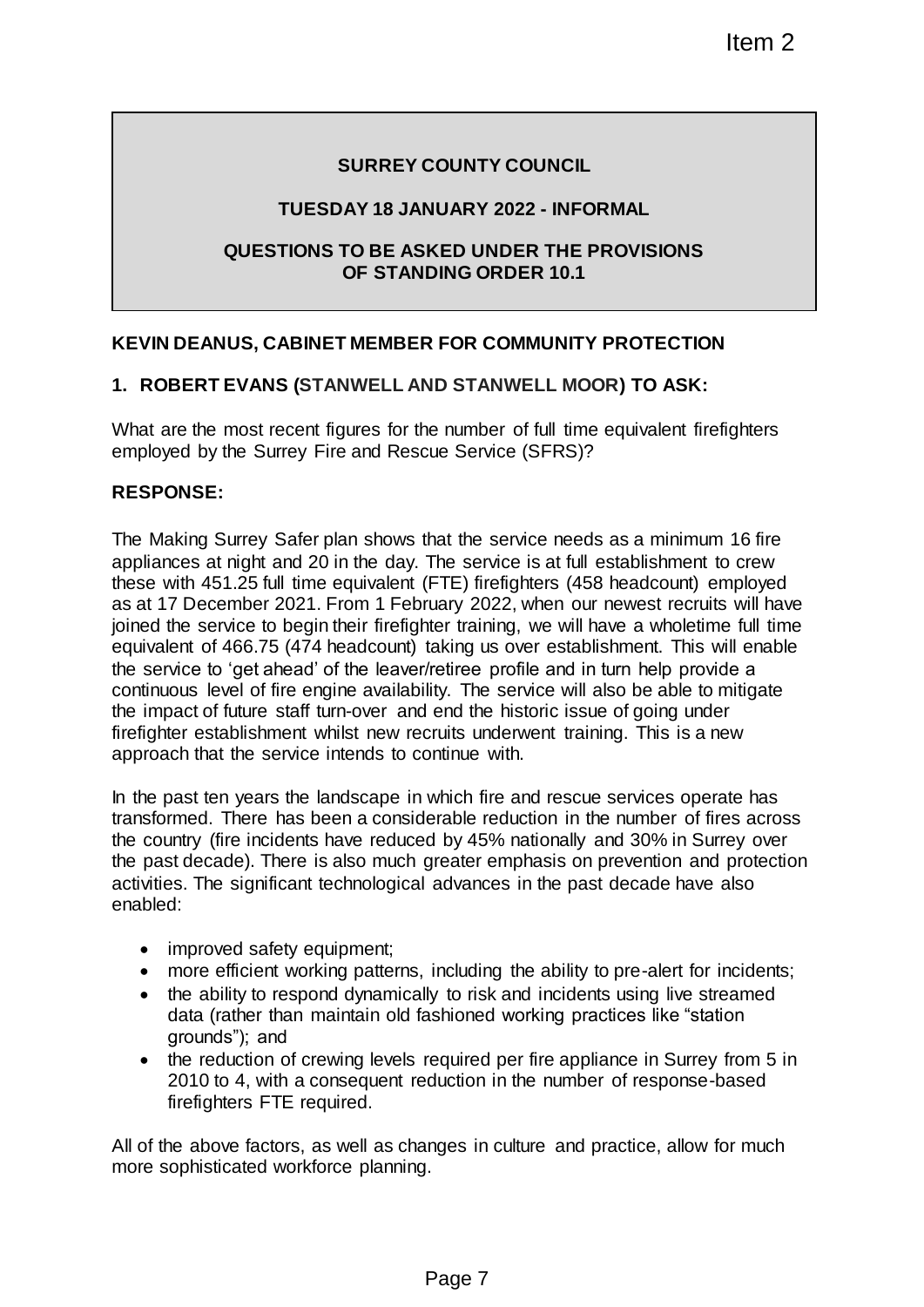# **MATT FURNISS, CABINET MEMBER FOR TRANSPORT AND INFRASTRUCTURE**

# **2. JOHN O'REILLY (HERSHAM) TO ASK:**

Will the Cabinet Member for Transport and Infrastructure provide an update on Surrey County Council's Lane Rental policy relating to income received and enforcement?

### **RESPONSE:**

From a policy perspective, we are governed by legislation and Department for Transport (DfT) guidance documents. Costs incurred by the local authority in operating and evaluating (but not developing) a lane rental scheme may be met by the authority from the charge revenues they receive. The Regulations require that the surplus revenues, after deduction of running costs and costs of carrying out scheme evaluation, are applied by the local authority for purposes '*intended to reduce the disruption or other adverse effects arising as a result of street works*'. Surplus funds can be used for either capital or revenue projects.

Following DfT guidance the Council is developing a governance board made up of both Surrey officers and representatives of the different Statutory Undertaker Sectors; Gas, Water, Electricity and Telecommunications. This governance board will review project submissions for use of any surplus funds and decide whether the submission should be granted the surplus funds, and then monitor the delivery and success of the project. Surrey's inaugural Governance Board will take place in early February to agree the partnership working principles with the Statutory Undertaker Sector Representatives, with the first successful allocation of surplus funds going to bids at the next governance board meeting. To ensure transparency, the Regulations require authorities to keep and publish accounts of the revenues generated and how they have been spent. The Council will produce a detailed annual report on all aspects of the Lane Rental Scheme.

Thus far we have invoiced a total of £1,097,000 in Lane Rental charges. (see chart below for breakdown of charges by works promoter and volume of works). Costs of scheme operation and evaluation will be deducted from this figure before year end, but the scheme already has a year-end surplus to fund successful initial bids.



#### **Total charges by Promoter**

Page 8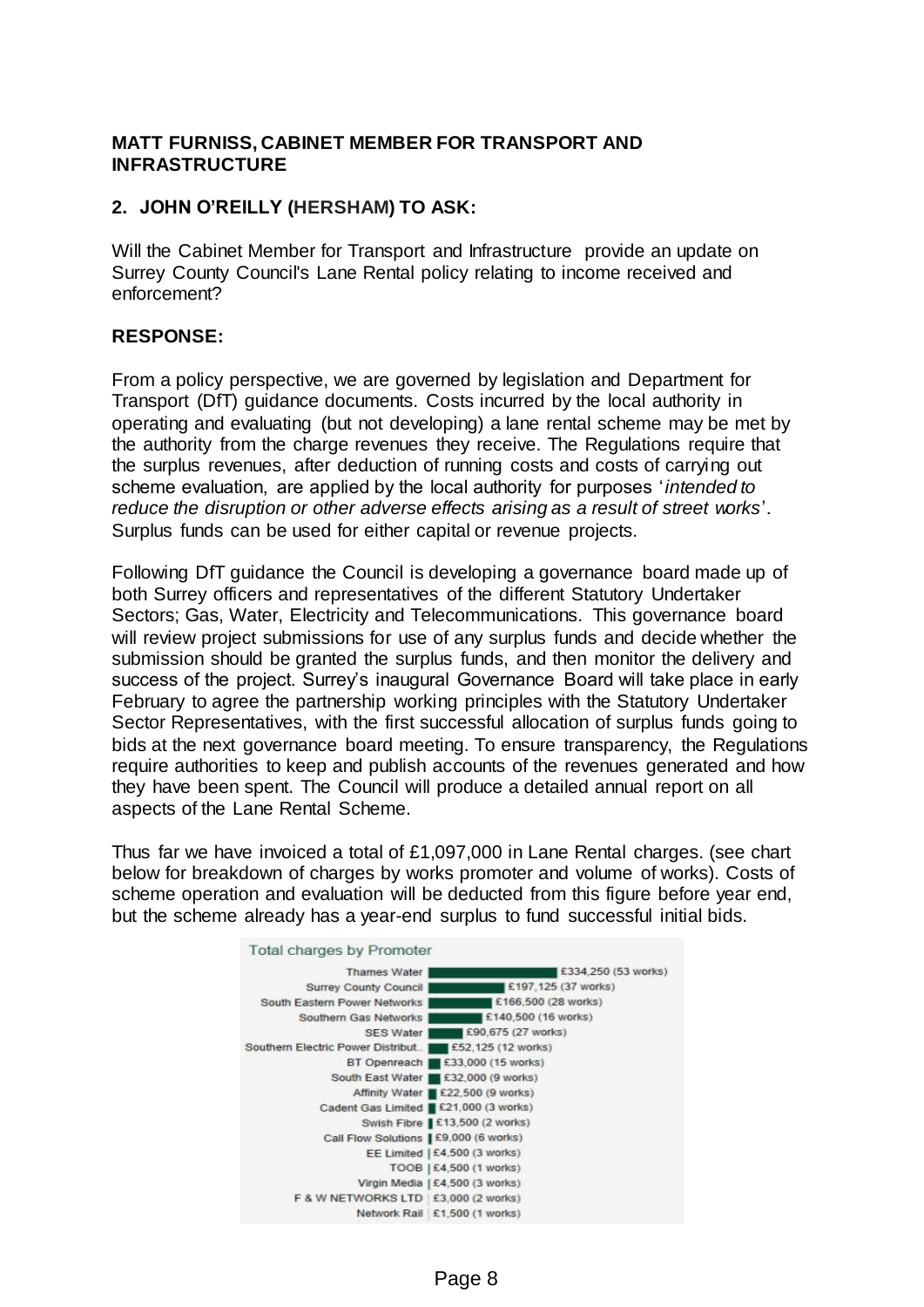From an enforcement perspective, the Council's Streetworks Team will ensure that all Lane Rental charges will be levied correctly where applicable. In the first instance however, the team will always engage with works promoters with a view to establishing how Lane Rental charges might be avoided where possible, meaning the works create less disruption on Surrey's busiest roads at the busiest times. Streetworks officers will inspect works on site to ensure that dates, times and conditions of works granted a permit on lane rental streets are adhered to and appropriate enforcement action, or an increase in Lane Rental charges applied will be actioned if these inspections highlight any works not following the agreed dates/times/conditions of the permit for the works. Thus far additional charges have been applied to 33 sets of works, following a site inspection from a Surrey officer.

# **MARISA HEATH, CABINET MEMBER FOR ENVIRONMENT**

# **3. JONATHAN HULLEY (FOXHILLS, THORPE & VIRGINIA WATER) TO ASK:**

Would the Cabinet Member for Environment agree that providing carbon reduction literacy training for County Council officers, Councillors and Community Groups across Surrey, would further help raise awareness of and support for the County's Net Zero target by 2030? If so, what steps have already been taken and what future plans are in place in this regard?

### **RESPONSE:**

Carbon Literacy Training is a useful tool to raise awareness and support for the Council's 2030 Net Zero target. Currently, an online training module is available to all Council officers and Members on Olive to provide a foundation level understanding of climate change in Surrey. Since that was launched in 2021, over 900 people have completed it. The Council also supported district and borough councils by making this module available to their officers and Members via Surrey Learning Pool.

The Climate Change team have been exploring options for further training which is interactive to empower staff and support embedding the Climate Change Delivery Plan in all decision-making processes, and this includes Carbon Literacy Training. Officers from the Climate Change team have spoken to the Carbon Literacy Trust, received the free toolkits for local authorities for Members, management and officers and are developing plans to pilot Carbon Literacy Training across the Council as part of the internal 'Green Champions Network'. The Carbon Literacy Trust is also currently developing a free toolkit for community leaders, which we will explore when it is available.

# **MARK NUTI, CABINET MEMBER FOR COMMUNITIES**

# **4. TREFOR HOGG (CAMBERLEY EAST) TO ASK:**

Community Hubs in Surrey make it easier for local residents to access health, wellbeing, educational and other resources they need in one place.

Will the Cabinet Member for Communities also consider making available information at these Community Hubs about how small and medium-sized local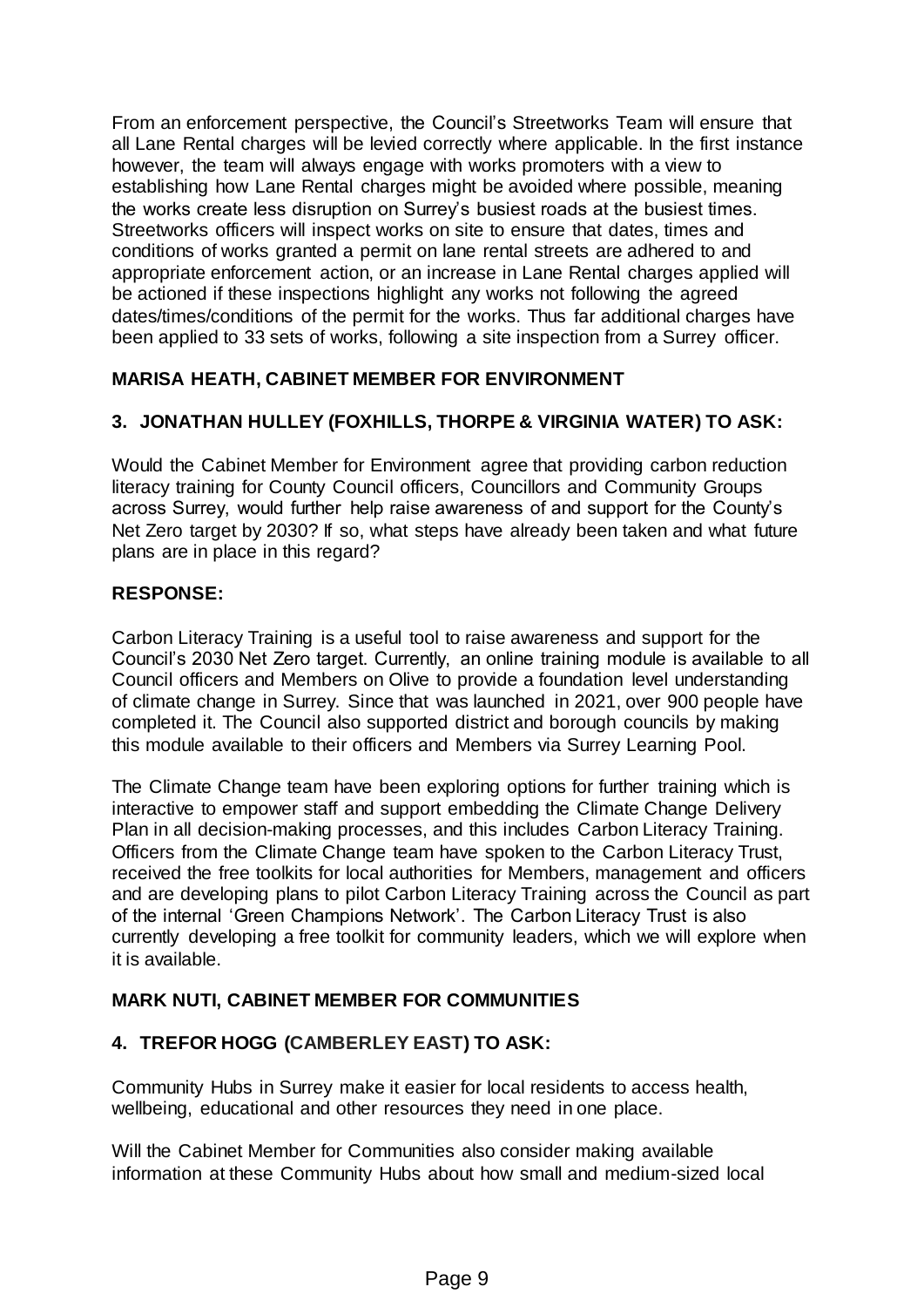businesses in Surrey are able to access the support they need to better harness renewable energy and reducing carbon emissions?

### **RESPONSE:**

The Council is committed to developing modern libraries that are bright, inviting, flexible spaces. Operating as community hubs, we want our libraries to provide access to a range of valuable information and resources and to act as a gateway to events, activities and other public services through co-location and digital access.

The Council is using the Carnegie model that defines a modern library service as having four interconnected offers: Libraries as Social Hubs, Cultural Centres, Learning Hubs and Economic Enablers. This is illustrated in the diagram below:



As Economic Enablers and Learning Hubs, Libraries already provide information and support to support Surrey businesses on a range of topics. This includes free access to business information through specialist databases like COBRA database that contains all the information you need on researching markets and turning your idea into a business as well as free online learning and events to help you develop your business. Libraries also provide a range of general information and resources on climate change that can be utilised by all residents.

However, we recognise that there is more that can be done and, as anchors in the community, we will ensure that libraries play a key role in supporting the work to tackle climate change and reduce carbon emissions across the county.

Colleagues in the Library Service are starting to work closely with colleagues in Economic Development and the Greener Futures teams to support the Surrey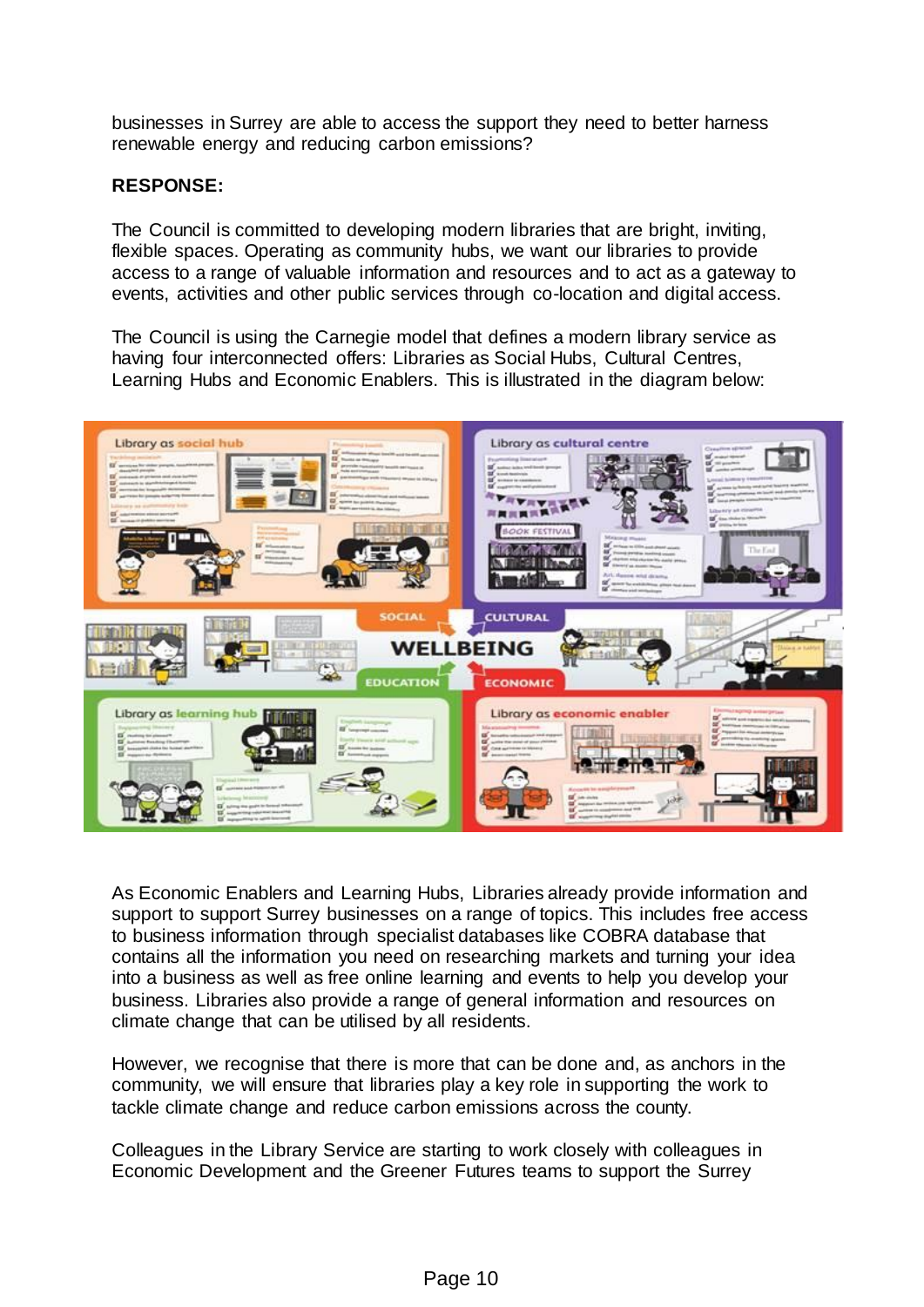County Council Greener Futures Programme and Climate Change Delivery Plan. That will further strengthen the offer to businesses. This includes exploring how further information and resources can be made available through libraries and online as well as promoting key initiatives such as LoCase<sup>1</sup> and The Solar Accelerator grant<sup>2</sup> which are designed to help businesses reduce their emissions in the future:

- As part of the Council's support for small and medium-sized businesses (SMEs) located in Surrey, [LoCASE](https://www.surreycc.gov.uk/people-and-community/climate-change/businesses) grants of up to £10,000 are available, along with an environmental training scheme and events. The funding is available for businesses to implement energy efficiency measures, or business development for companies providing green services. The programme will run until April 2023.
- Also available to Surrey SMEs within the Coast to Capital LEP area of Surrey is a Community Solar Accelerator grant. Businesses can apply for up to £25,000 towards Solar PV arrays and electric vehicle charging points, this programme runs through to June 2023.

# **MATT FURNISS, CABINET MEMBER FOR TRANSPORT AND INFRASTRUCTURE**

# **5. TIM HALL (LEATHERHEAD AND FETCHAM EAST) TO ASK:**

Robust enforcement of planning rules by the Council's planning enforcement team not only forces rogue developers to play by the planning rules, but effective enforcement also helps to protect Surrey's green open spaces and promotes our green agenda.

Can the Cabinet Member for Transport and Infrastructure update us on the recruiting of additional staff to the Council's planning enforcement team and other measures to enhance planning enforcement activity across the county?

# **RESPONSE:**

The effective planning enforcement against unauthorised waste activities and the monitoring of developments that have been granted planning permission are both important for the protection of our environment and our residents. The number of unauthorised sites that the Planning Enforcement Team are investigating has increased significantly in 2020 and 2021. The pressure that this placed on the team has been recognised and, following an approved business case, the team has been recently restructured and expanded. The Council has successfully recruited a Senior Enforcement Officer and a Planning Development Monitoring Officer, both of whom have started with the Council in early January 2022. The additional staff resources will go some way to reducing the pressure on the team and to allow a more proactive approach. This will be kept under review and further resources allocated should this prove necessary, particularly in respect of Planning Appeals and Legal support.

Enforcement is carried out in accordance with the Council's Enforcement Protocol. This is currently being reviewed to make it clearer to residents and Members what the Council's approach is and what action is likely to be taken and when. Notwithstanding this, it is considered that fundamental changes to Planning and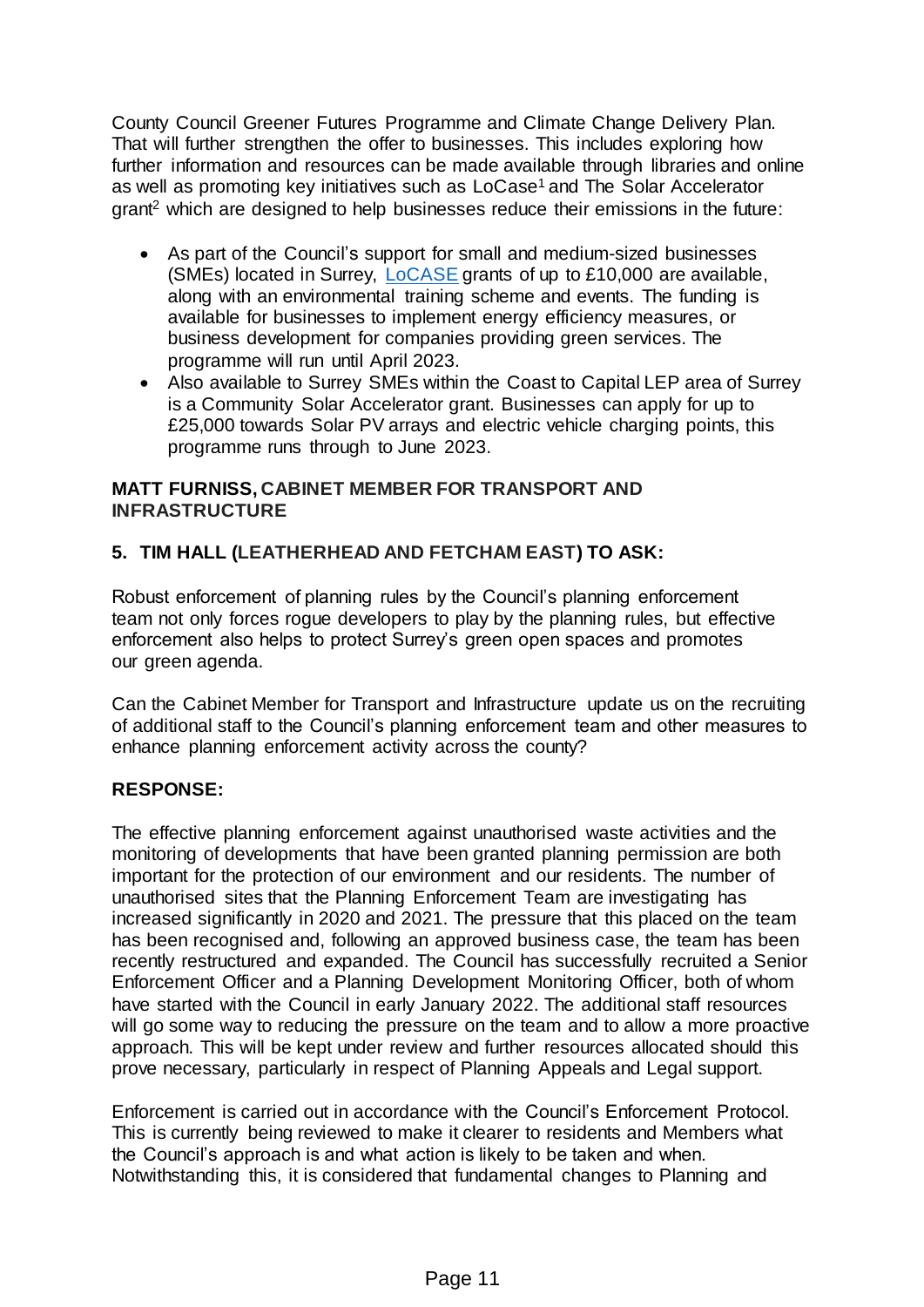Waste regulation are required at a national level, and this has been raised with Ministers by the Council previously.

# **CLARE CURRAN, CABINET MEMBER FOR CHILDREN AND FAMILIES**

# **6. JEREMY WEBSTER (CATERHAM HILL) TO ASK:**

In light of recent press reports about the shocking and tragic deaths of young children at the hands of their parents and carers, there has been a good deal of focus on the importance of homes being visited and children being seen by social workers.

Can the Cabinet Member for Children and Families assure Members that it is the practice of Surrey's social workers to visit children regularly?

# **RESPONSE:**

Children are seen regularly by social workers from the point of being referred into Children Social Care (CSC).

The document 'Children Services Practice Standards November 2021' clearly outlines the practice expectations for visiting children. These practice standards reflect the statutory requirements set out in the national guidance: Working Together 2018 and Surrey's own policies and procedures.

Children who are supported via a Child in Need Plan (CiN Plan) will be seen by their allocated social worker at least once every four weeks (or more frequently if there is a greater need).

Children who are supported via a Child Protection Plan (CPP) will be seen by their allocated social worker at least every ten working days.

All staff working with children and families are governed by our practice standards that highlight the importance of seeing children in person, alone where appropriate, and gaining their perception on life at home. Performance is reviewed regularly by senior leaders and operational managers and any issues around children being visited within expected timeframes are addressed promptly.

# **NATALIE BRAMHALL, CABINET MEMBER FOR PROPERTY AND WASTE**

# **7. WILL FORSTER (WOKING SOUTH) TO ASK:**

- a) Please can the Council confirm how much it paid to purchase the Malvern Retail Park in 2017?
	- What is the latest valuation of this retail park?
	- Is it generating as much income as originally expected?
- b) Please can the Council also confirm how much it paid for the Debenhams site in Winchester?
	- What is the latest valuation of this asset?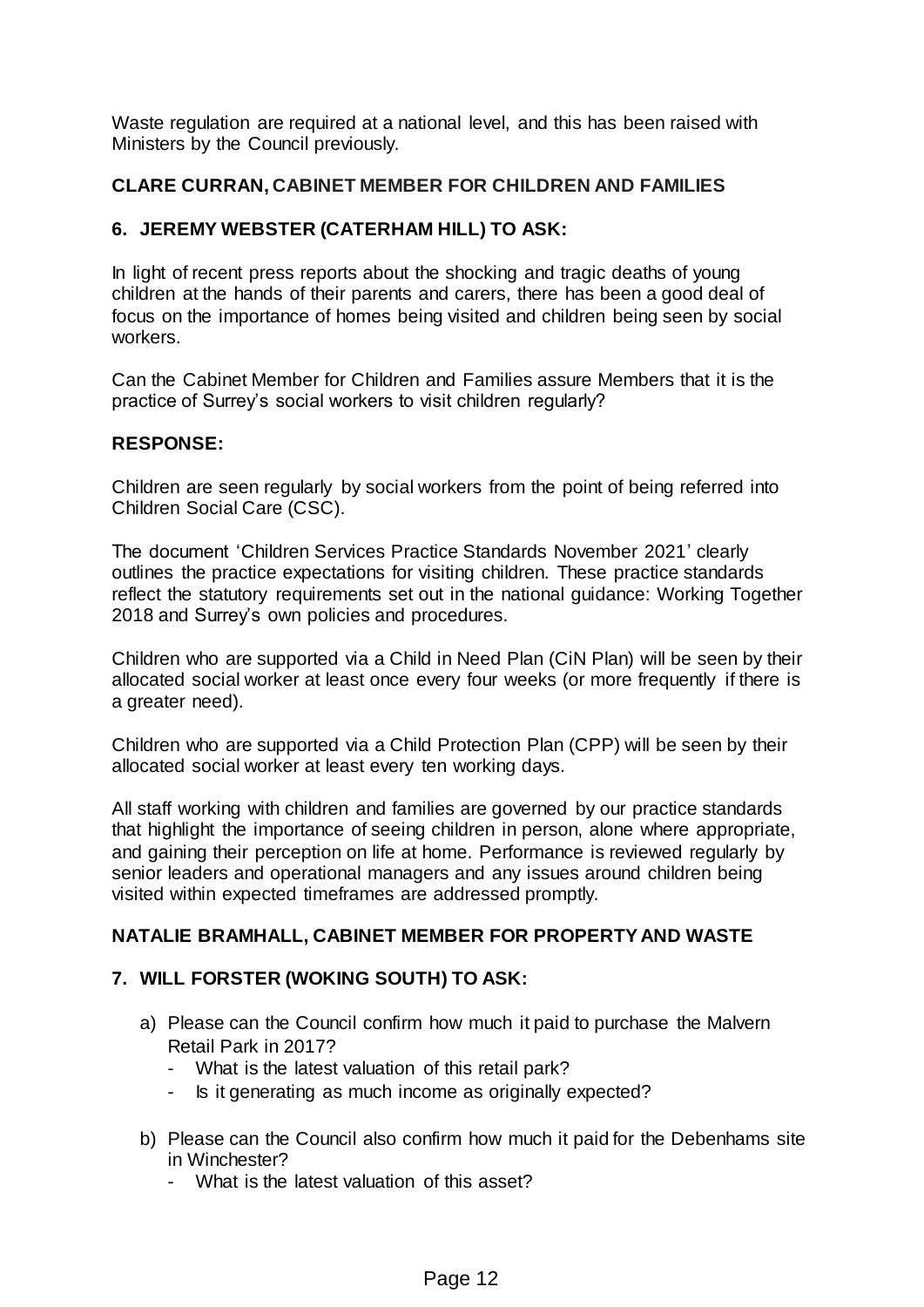Is it generating as much income as originally expected?

### **RESPONSE:**

- a) Halsey Garton Property Investments Ltd (HGPI) purchased Malvern Retail Park for £75m in 2017. The valuation undertaken in March 2021 valued the property at £35m, as recorded in the latest published accounts for HGPI. The current income is below the previous passing rent at purchase in 2017, which will not be disclosed due to commercial sensitivity. The rent has been reduced due to national weakening of the retail market, the effects of Covid-19 on tenants and the government moratorium on evictions for non-payment of rent. The park continues to have no voids and forecasts show the asset will continue to provide a net income to the Council, which is the primary function of the asset. We have no plans to sell the Retail Park to release capital gains or increase the book value.
- b) HGPI purchased the Debenhams in Winchester for £15.8m in 2017. The valuation as at March 2021 valued the property at £6.25m. The existing tenant Debenhams is in administration and therefore no income is currently being received. The cost to the Council is £nil as HGPI are continuing to service the debt liability in spite of £nil income from the tenancy agreement. Alternative options for the asset are advanced and will continue to be progressed once HGPI obtain possession. Revenue costs of holding the property will be incurred in the initial stages of possession prior to capital investment, however these are built into the budget of the company.

The HGPI portfolio is due to make a net contribution of £8.45m to the Council's revenue budget in 2021/22. The portfolio has made a further net contribution of £27.54m since the acquisition of the first asset in 2015/16.

### **MARISA HEATH, CABINET MEMBER FOR ENVIRONMENT**

### **8. LANCE SPENCER (GOLDSWORTH EAST AND HORSELL VILLAGE) TO ASK:**

A healthy river system is one with a rich diversity of species and habitats all coexisting in clean water. As well as being somewhere we like to spend time, a healthy river can provide us with clean drinking water, flood retention and many more services important in our day-to-day lives.

Recently there have been stories of sewage overspill – in Surrey raw sewage flowed into Surrey's rivers for more than 19,800 hours last year. There were almost 1,900 reported raw sewage overflow spills from treatment plants in the county during 2020, prompting campaigners to call for change and improvements to the sewage network. The River Wey running through Guildford and Waverley is particularly bad and is listed in the top 23% of worst rivers in England.

Last week a further story emerged of tap water in parts of Kent and Surrey potentially being contaminated with E-coli after the bacteria was found at one of its treatment works. We know too that water companies have recently been authorised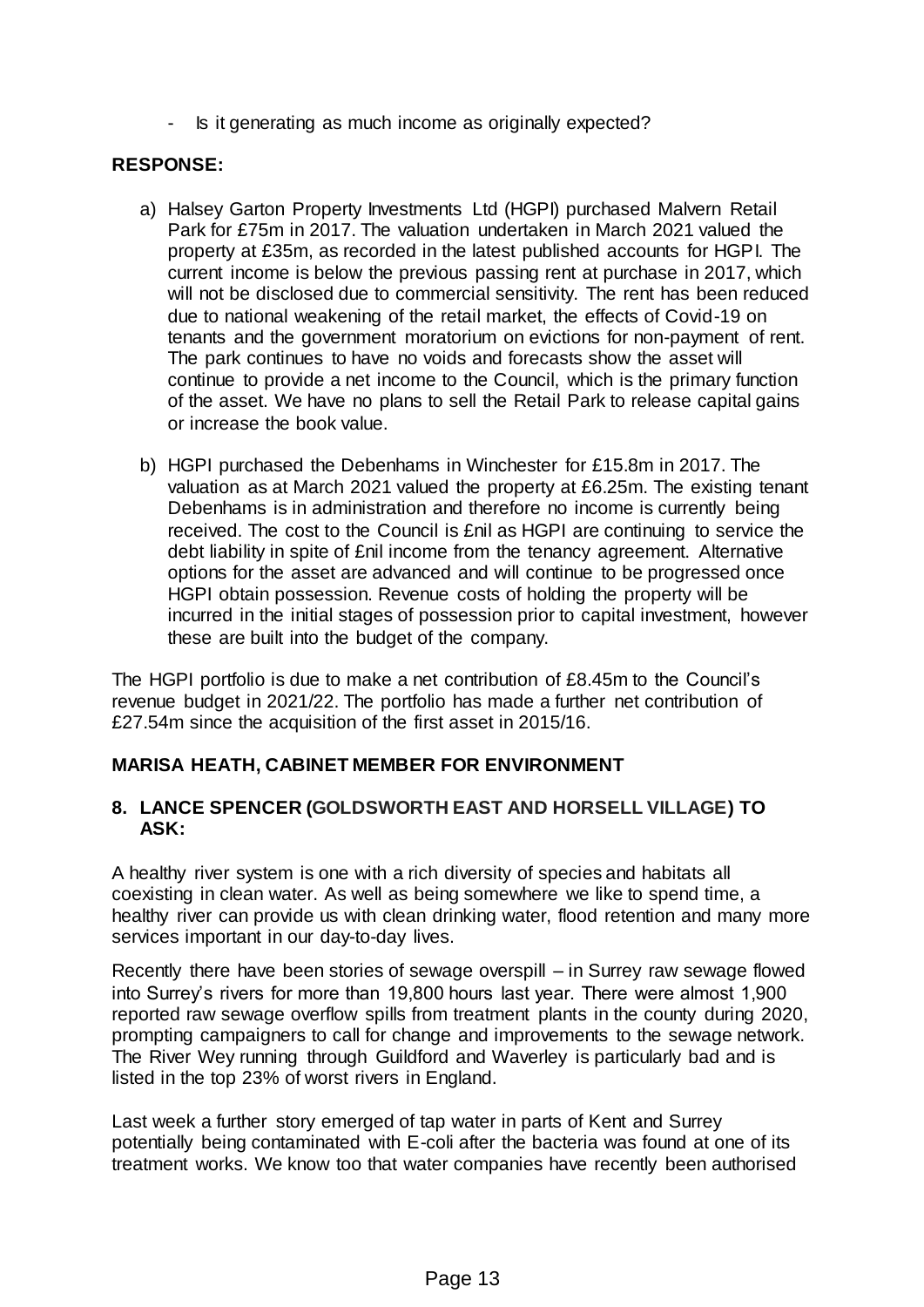to reduce the amount of chemicals in wastewater as a result of the ongoing HGV driver shortages. The right to sanitation is an element of "the right of everyone to an adequate standard of living for himself and his family" (Article 11 of the International Covenant on Economic, Social and Cultural Rights or ICESCR).

The UK considers that a right to sanitation entails achieving the outcome of providing a system for the treatment and disposal or re-use of human sewage and associated hygiene.

Can the Cabinet Member for Environment assure residents and Members that the responsible officers within Public Health and the Environment Agency have undertaken an assessment of the treatment works and water plants that supply Surrey to ensure that:

- a) E-coli is not detected in the local treatment works or in our rivers and that the testing regime has been reviewed to ensure this is robust.
- b) That there are sufficient chemicals in stock, or a plan has been developed to procure sufficient chemicals to ensure adequate purification of drinking water and sewage effluent.
- c) That any raw sewage overspill into rivers is being monitored and agreed in advance, and no unauthorised overspill is contaminating the local rivers.
- d) That the discharge permits from sewage treatment works are measuring effluent discharge in line with the Water Framework Directive classification system.

### **RESPONSE:**

The responsibilities for this important question raised lie outside the remit of the Council, and as such the Cabinet Member for Environment has no readily available information on this matter. However, the below provides more information about the organisations with relevant responsibilities.

The Drinking Water Inspectorate (DWI) is the independent regulator of drinking water in England and Wales, ensuring that water companies supply safe drinking water that is acceptable to consumers and meets the standards set down in law. More information on the DWI including the standards for water testing is available here: [www.dwi.gov.uk/.](https://www.dwi.gov.uk/)

The Environment Agency (EA) carries out water quality assessments of the main rivers and regulates discharge licenses. It works closely with water companies to ensure that they are closely monitoring and reporting back on their discharge activity. Water quality measurements are regularly carried out within the EA sampling regime and the data published, with chemical or biological results above the thresholds of the discharge permits investigated. Sampling data is available here: <https://environment.data.gov.uk/water-quality/view/landing> .

Individual Water Companies would each have their own business continuity arrangements to ensure that supplies of required chemicals are adequate to meet the requirements of the legislation and agreed limits from both the DWI and the EA.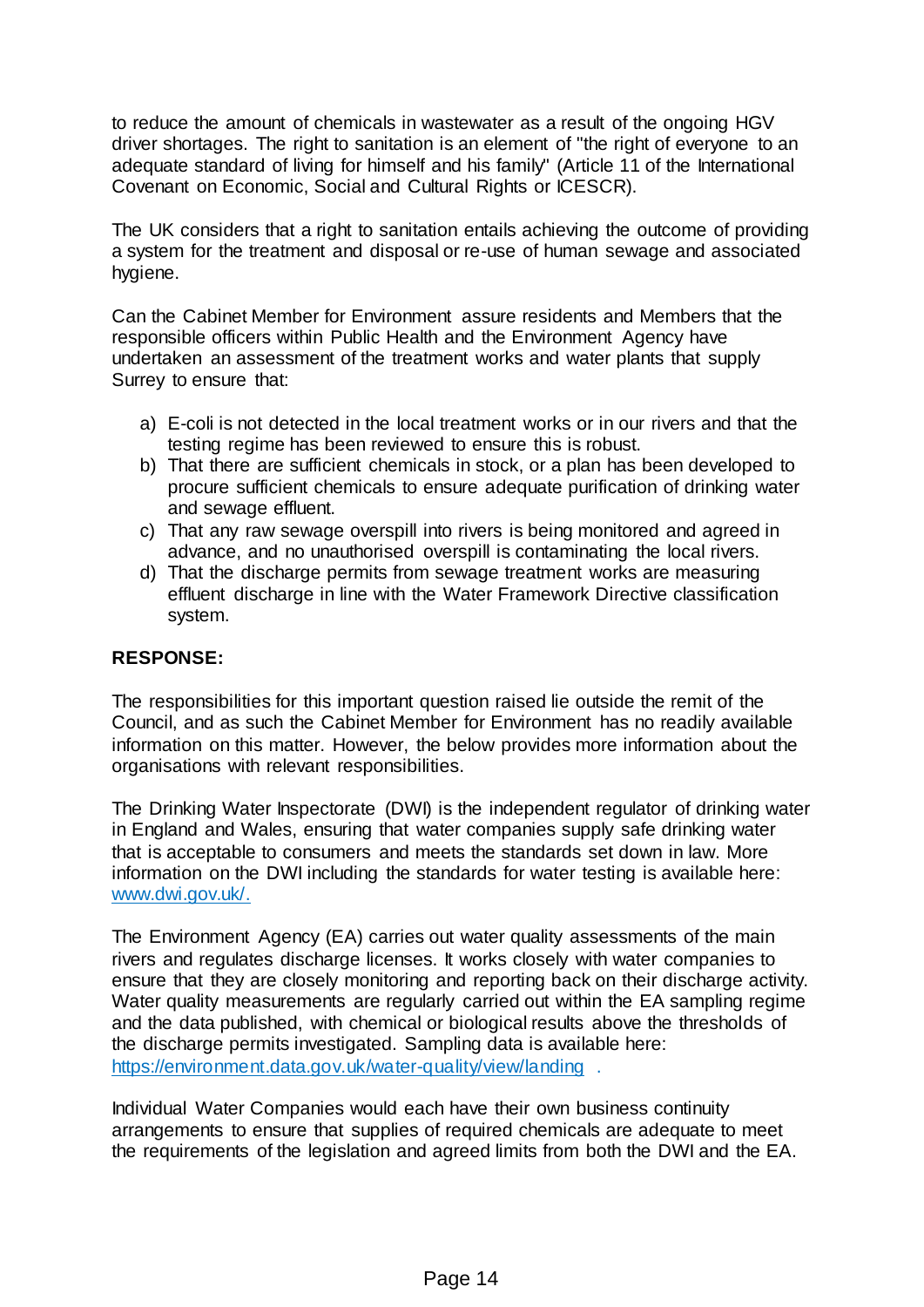A simple tool to help residents find the water companies for each area is available here: [www.dwi.gov.uk/consumers/find-your-local-water-company/](https://www.dwi.gov.uk/consumers/find-your-local-water-company/).

Private household supplies - usually a well, borehole or spring - are monitored by the District or Borough Councils' environmental health departments.

The following website: [www.discoverwater.co.uk/](https://www.discoverwater.co.uk/) has good interactive data provision on the issues raised in this question.

### **BECKY RUSH, DEPUTY LEADER AND CABINET MEMBER FOR FINANCE AND RESOURCES**

# **9. PAUL FOLLOWS (GODALMING SOUTH, MILFORD & WITLEY) TO ASK:**

The changes to NI payments from April 2022, are likely to cost Surrey County Council approximately £2.5 million per year.

Will central Government be refunding this amount to the Council, or does this additional cost have to come from increased Council Tax charges.

### **RESPONSE:**

The increase to employers' National Insurance contributions will cost the Council c.£2.5m per year for directly employed staff, with a further indirect impact through supplier cost increases. The provisional Local Government Finance Settlement released on 16 December 2021 did not include specific, identifiable funding for the National Insurance increase, however £18.8m of additional Government funding was announced for the Council, including a £7.9m "services grant" to cover cost pressures across all local government services.

The National Insurance increase is ultimately intended to fund the cost of Government proposals to reform Adult Social Care. The delivery of these proposals, which include the introduction of a cap in the cost of care for individuals, a potentially significant impact on the cost of local authority care packages and a resource requirement to implement the changes, is a much more concerning issue in the medium term. It is currently far from clear that the funding for these changes will match the increased cost and this represents one of the main sources of uncertainty in our medium-term planning. The Government announced £2.8m of funding for 2022/23 to cover the early work to implement reform. This has been ringfenced to fund the changes required, rather than included as general funding in the budget.

### **MARK NUTI, CABINET MEMBER FOR COMMUNITIES**

### **10.JONATHAN ESSEX (REDHILL EAST) TO ASK:**

Please can you provide a breakdown of the number of applications accepted, currently being processes and rejected by Your Fund Surrey up until the end of 2021 by financial value and topic area, and provide a summary of the reasons why those applications that have been rejected were considered outside of the Fund's criteria.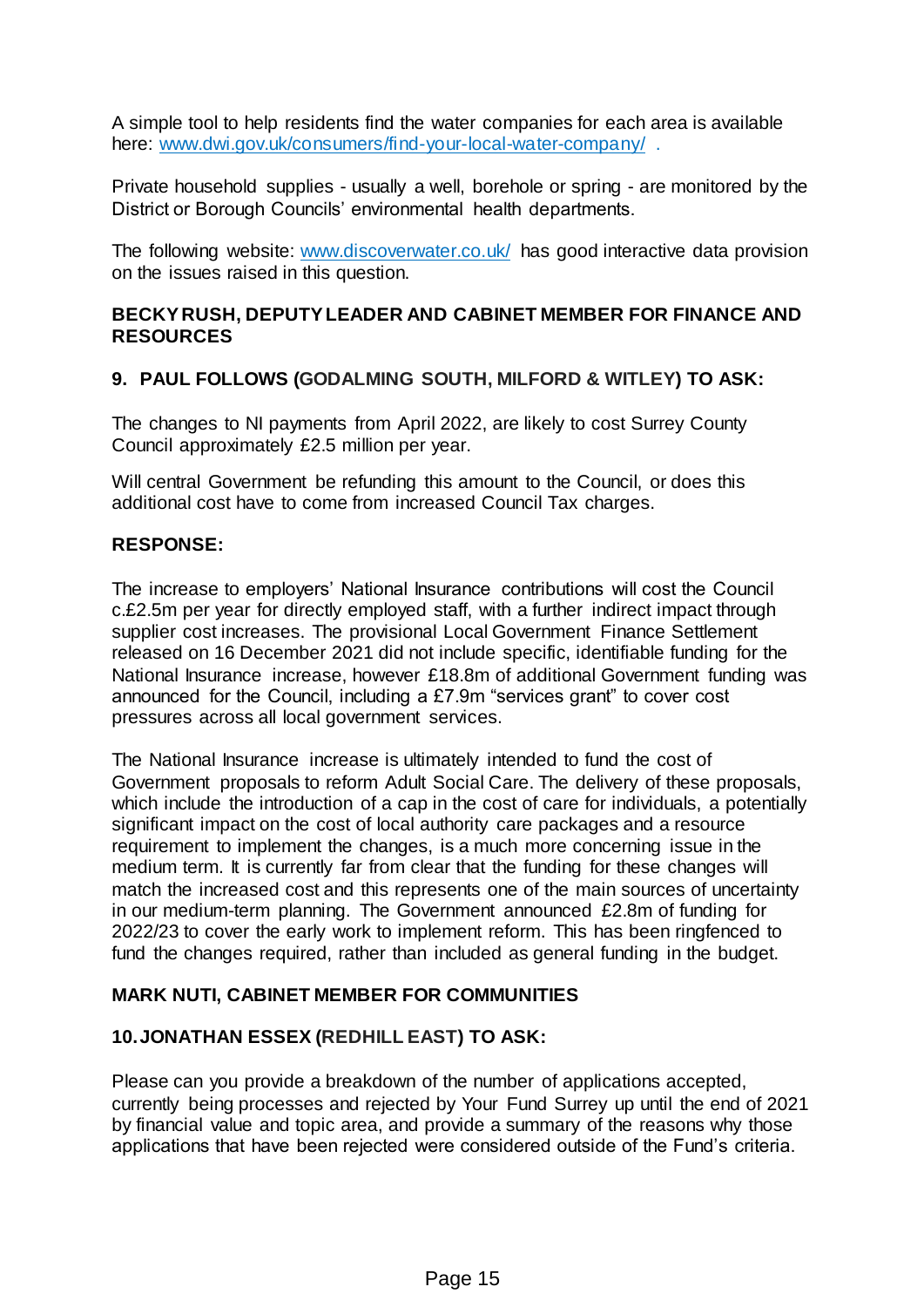# **RESPONSE:**

The Your Fund Surrey team pro-actively monitors and reports against applications which are made to the fund. A Your Fund Surrey (YFS) Monthly Update Report is published on the Members Portal.

This report covers all applications received detailing the applicant organisation, project information, funding amount requested and total project cost, alongside where in the process they are. There is a function on the spreadsheet which allows the users to filter the information according to Division, County Councillor and District and Borough. Also included in the report is a map of applications and key headline figures about how the fund is operating.

The reports have been shared monthly since June 2021, following the opening of the fund to applications in March 2021. The most recent report was published on 11 January 2022 detailing applications up until the end of December 2021.

|                                                                       | No. of         | <b>Estimated total</b><br>applications cost of project | Value of funding<br>requested |
|-----------------------------------------------------------------------|----------------|--------------------------------------------------------|-------------------------------|
| Total no. of applications to end Dec21 218<br>(Includes 9 duplicates) |                | £112,357,630                                           | £86,979,422                   |
| No. of applications awarded funding                                   | $\overline{4}$ | £819,548                                               | £627,354*                     |
| No. of applications currently being<br>processed                      | 150            | £124,527,115                                           | 94,854,857                    |
| No. of applications declined                                          | 64             | £32,024,569                                            | £23,519,900                   |

#### **Breakdown of Your Fund Surrey applications up to end of December 2021**

\*This figure includes contingency to be held by SCC, for release only upon an evidenced request.

#### **Topic area**

As part of the application process, applicants are asked to identify which of the Surrey's Community Vision 2030 aims the project lines-up with. The table below shows the number of applications aligning to each of the aims. When studying this information, it is important to note, that some projects select multiple aims.

| Aims of Surrey's Community Vision 2030                                    | Number of<br>applications |
|---------------------------------------------------------------------------|---------------------------|
| Children and young people feel safe and confident                         | 171                       |
| Everyone benefits from education, skills, and employment<br>opportunities | 98                        |
| Everyone lives healthy, active, and fulfilling lives                      | 168                       |
| Everyone gets the health and social care support they                     | 66                        |
| need                                                                      |                           |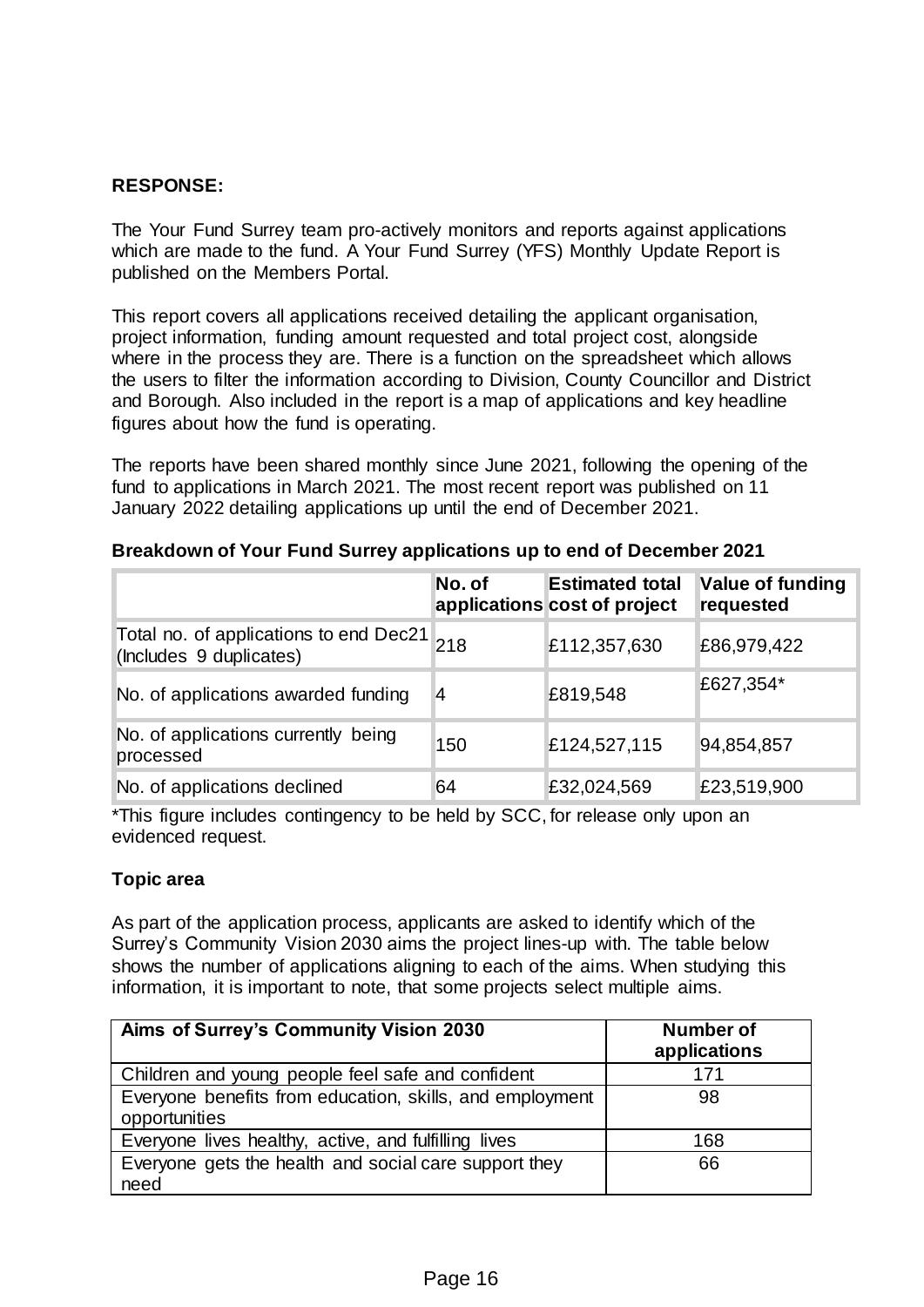| Communities are welcoming and supportive             | 163 |
|------------------------------------------------------|-----|
| Residents live in clean, safe, and green communities | 84  |
| Journeys across the county are easier and safer      | 17  |
| Everyone has a place they can call home              | 45  |
| <b>Businesses in Surrey thrive</b>                   | 48  |
| Communities are well connected and grow sustainably  | 134 |

### **Summary of rejected applications**

Applications are unsuccessful on the grounds of not being eligible to apply or not meeting the published criteria.

The majority of unsuccessful applications occur where the project does not make a positive difference to people's lives in the wider community, or when an application is not eligible due to requesting revenue funding, or funding less than £10,000.

Detailed guidance is published online to support applicants in meeting the requirements of the fund and unsuccessful applicants are provided with alternative funding streams to assist them in pursuing their project. To note, 8 of the 64 unsuccessful applications were withdrawn by the applicant.

#### **MATT FURNISS, CABINET MEMBER FOR TRANSPORT AND INFRASTRUCTURE**

### **11.ROBERT EVANS (STANWELL AND STANWELL MOOR) TO ASK: (2nd Question)**

Cars and other obstructions on pavements are both dangerous and a huge inconvenience particularly for disabled people, parents with prams and elderly residents.

What measures can Surrey, working with the eleven boroughs and districts take to address this menace?

### **RESPONSE:**

Surrey Highways and our parking enforcement partners at the district and borough councils recognise the problems caused by pavement parking, and we try to tackle the problem either through enforcement or the use of parking restrictions as part of our parking review process.

At present, the legal situation outside of London is that only the police can enforce pavement parking if it causes an obstruction. However, the district and borough parking enforcement teams can, and do, enforce pavement parking where there are already waiting restrictions (yellow lines) because these apply to the pavement as well as the road; however, in many cases they are not present.

Councils can make Traffic Regulation Orders (TRO) to ban pavement parking over a small or large area which we could then enforce ourselves, but under current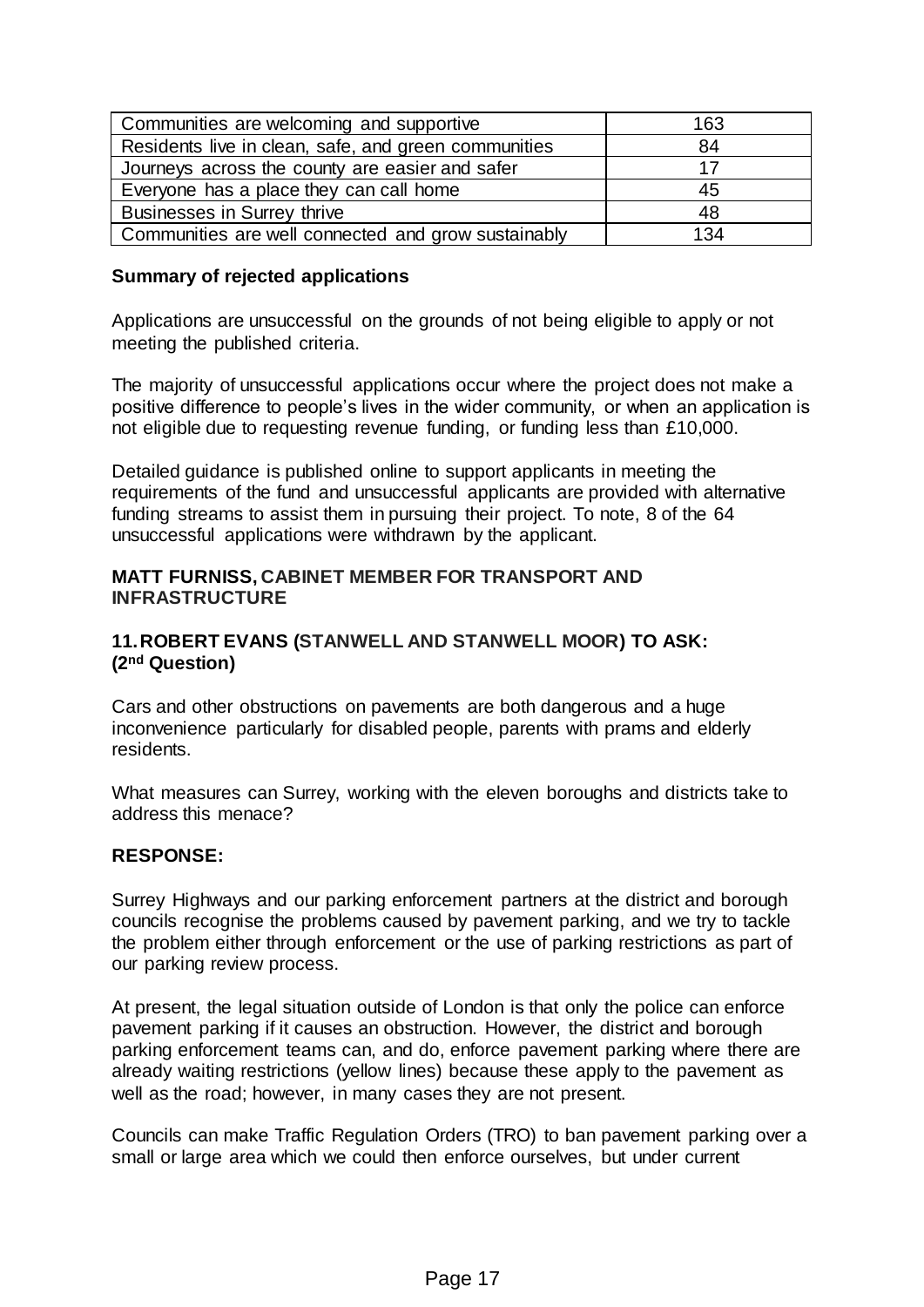legislation we would need to put up signs at regular intervals to indicate this restriction.

A blanket ban on pavement parking could also cause significant displacement problems in some residential areas as drivers would park wholly on the road leaving less space for emergency, public service and delivery vehicles to get through.

We think that changes are needed at a national level, and in 2019/20 the Government carried out a consultation concerning new laws that could reduce the problems caused by pavement parking. At the time, we responded positively to their consultation and fully support an option to introduce a new parking offence called 'unnecessary pavement obstruction' which could be enforced by our own enforcement officers without the need for a TRO. This would help us to manage this problem more effectively across the varied communities in Surrey in combination with our policies to help promote more sustainable modes of transport.

The outcome of the consultation and way forward has not yet been published by the DfT but we are hopeful that it maybe this year.

In the meantime, there is more information about reporting parking problems and requesting new parking restrictions, as well as how we carry out parking reviews to reduce obstructive parking by following this link: [The parking review process -](https://www.surreycc.gov.uk/roads-and-transport/parking/reviews) Surrey [County Council \(surreycc.gov.uk\)](https://www.surreycc.gov.uk/roads-and-transport/parking/reviews)

Other obstructions on the pavement can be reported to either the police if it is dangerous, or to Surrey Highways via our web page below, and we will aim to investigate and deal with the problem as soon as possible: Report it online - [Surrey County Council \(surreycc.gov.uk\)](https://www.surreycc.gov.uk/do-it-online/report-it-online)

### **CLARE CURRAN, CABINET MEMBER FOR CHILDREN AND FAMILIES**

# **12.WILL FORSTER (WOKING SOUTH) TO ASK: (2nd Question)**

Please can the Council confirm what percentage of child protection cases in the last two years have received statutory visits?

In those cases where no visit took place, what alternative appropriate support was put in place?

### **RESPONSE:**

Statutory visit timeframes require that when a child is supported via a Child Protection Plan (CPP) they are seen at least every ten working days by the allocated social worker. Where concerns are heightened frequency of visits may increase.

Other partners within the professional network who are part of the 'core group' may also visit within this period. There are occasions when families are not at home when visited, particularly when the visit is unannounced. In these circumstances the visit may fall outside the required timeframe. If this occurs it is our practice for the social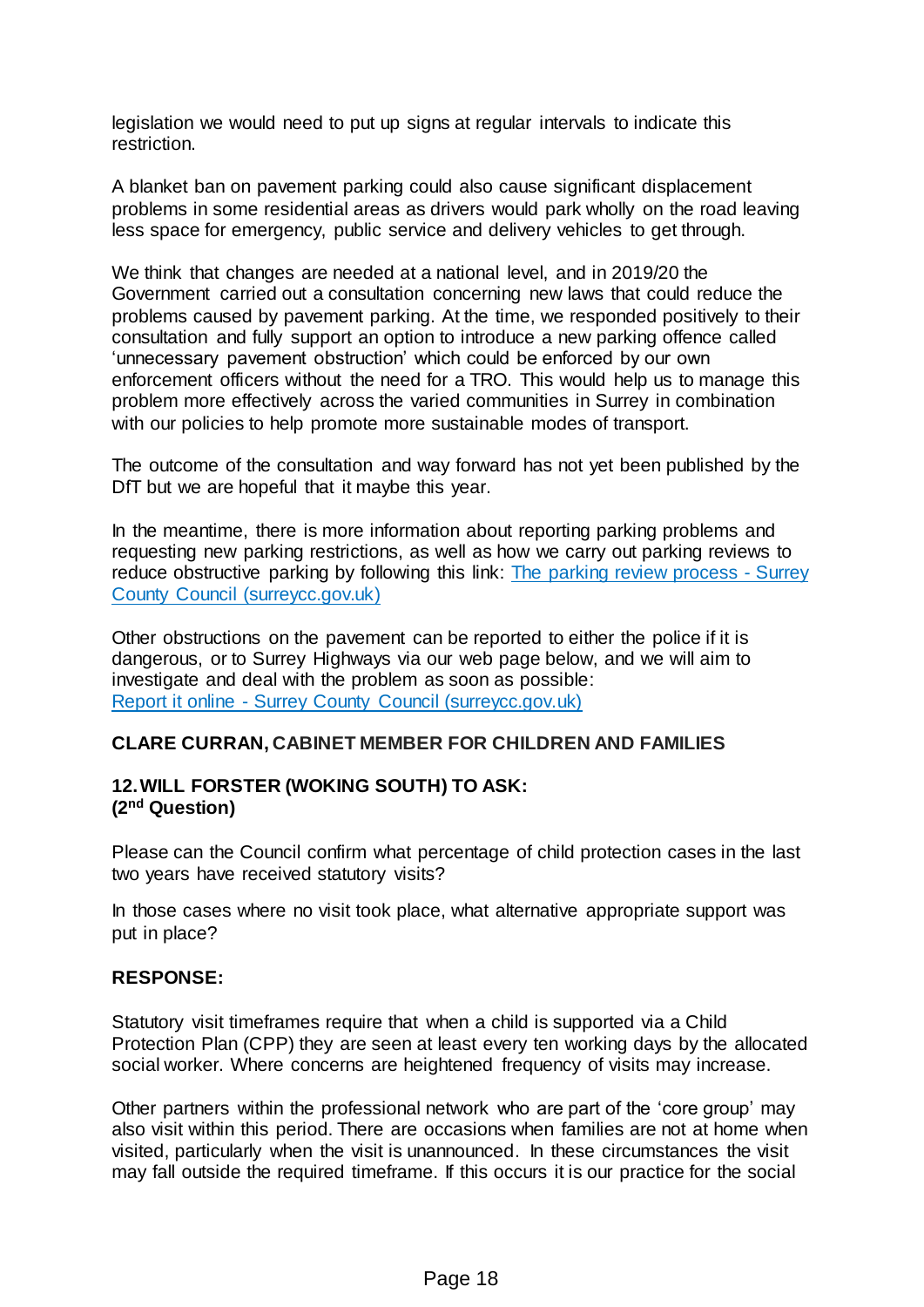worker to then make urgent contact with the family to rearrange the child protection visit at the earliest opportunity. There are no circumstances where an alternative to seeing children subject to child protection processes is acceptable and it is the expectation that if this occurs our escalation process is used to involve managers and where necessary our legal services.

The table below provides the proportion of children subject of a Child Protection Plan (CPP) on the last day of each month who are up to date with their statutory visits.

This shows that at any point in time at least 90% are up to date with their visits.



# **MATT FURNISS, CABINET MEMBER FOR TRANSPORT AND INFRASTRUCTURE**

# **13.JONATHAN ESSEX (REDHILL EAST) TO ASK: (2nd Question)**

Please can you indicate the total number of schemes listed on the Integrated Transport Scheme (ITS) lists for all of the boroughs and districts of Surrey and provide a brief analysis of how these requests breakdown in terms of different types of scheme.

# **RESPONSE:**

In 2021/22 the Local and Joint Committee have been allocated £7m of capital, £0.608m revenue, access to developer contributions and parking surplus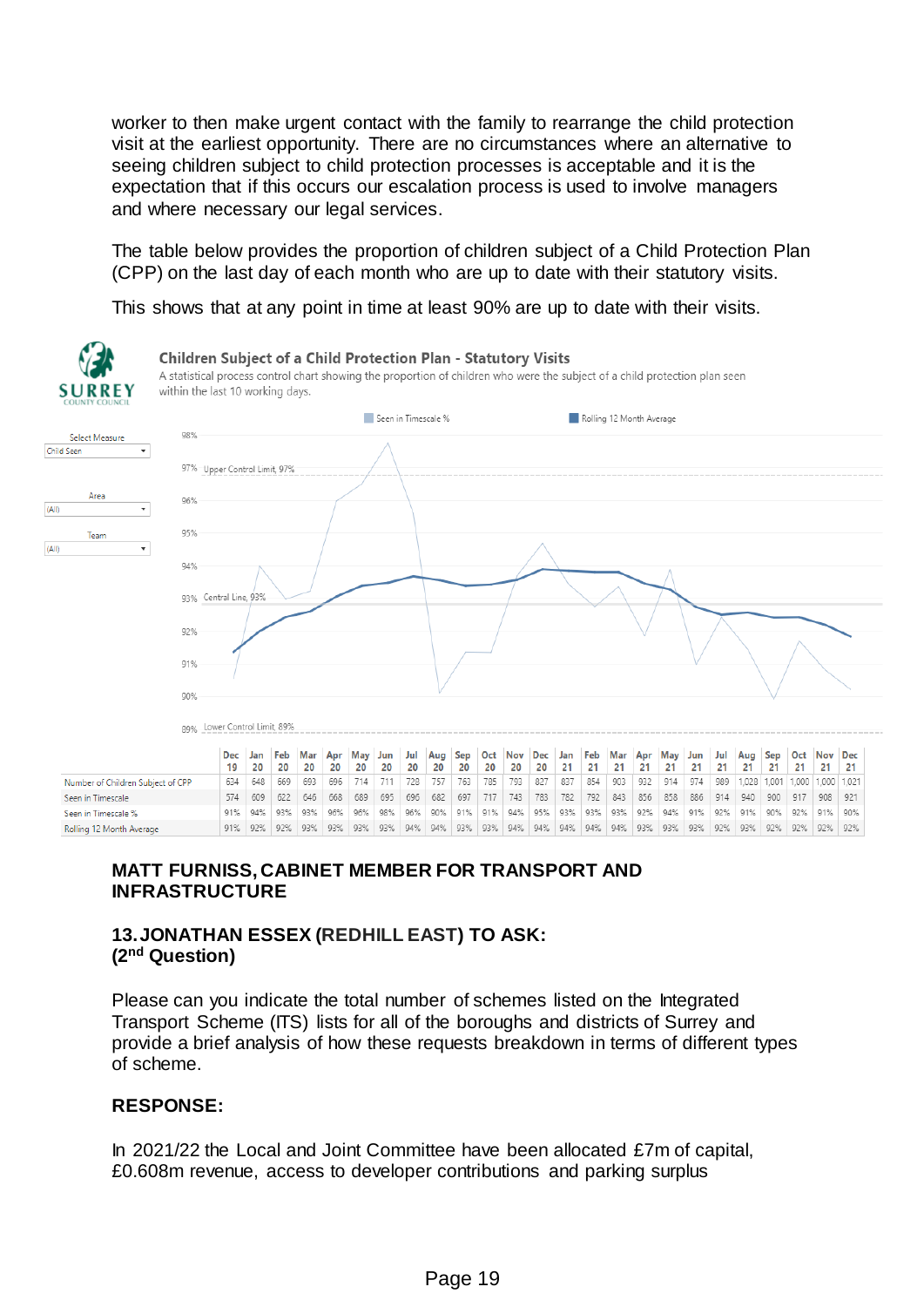funds. These budgets are used for a range of works, not just ITS. Each of the eleven committees reports how they allocate their funding at their meetings, the details of which are available on the Council's website. In addition to ITS works commissioned by the Local and Joint Committees, there are further works promoted by the Active Travel programme, road safety team, major projects and those which complement new developments.

For 2021/22 the design & build programme for the Local and Joint Committees has the following total number of ITS schemes. These vary from speed limit changes to pedestrian crossings. Further details are in the publicly accessible Committee reports.

Elmbridge 12 Epsom & Ewell 5 Guildford 20 Mole Valley 4 Reigate & Banstead 9 Runnymede 7 Spelthorne 6 Surrey Heath 7 Tandridge 3 Waverley 8 Woking 5

Each Committee has agreed a number of schemes over the years and this was in part why the Cabinet increased capital funding by £4m to £7m from 2020/21, to help Local / Joint Committees prioritise their most important schemes. Not all schemes on historic Committee ITS lists are still their priority, for a variety of reasons.

To undertake the analysis as requested in the question is complex. To ensure the Member for Redhill East gets the information in the manner he requires, Highway Officers would be happy to meet and explain the information that is available.

# **DENISE TURNER-STEWART, CABINET MEMBER FOR EDUCATION AND LEARNING**

# **14.WILL FORSTER (WOKING SOUTH) TO ASK: (3rd Question)**

Does the Council have an accurate figure, or at least an estimate, of the number of 'ghost children' in Surrey who no longer attend school due to the Covid pandemic?

Does the Council support the suggestion by Chief Inspector of Ofsted, Amanda Spielman, that a register should be set up of children not attending school?

# **RESPONSE:**

The importance of children attending school, for their learning and development and as a protective safeguarding factor, is well understood. I am pleased with the way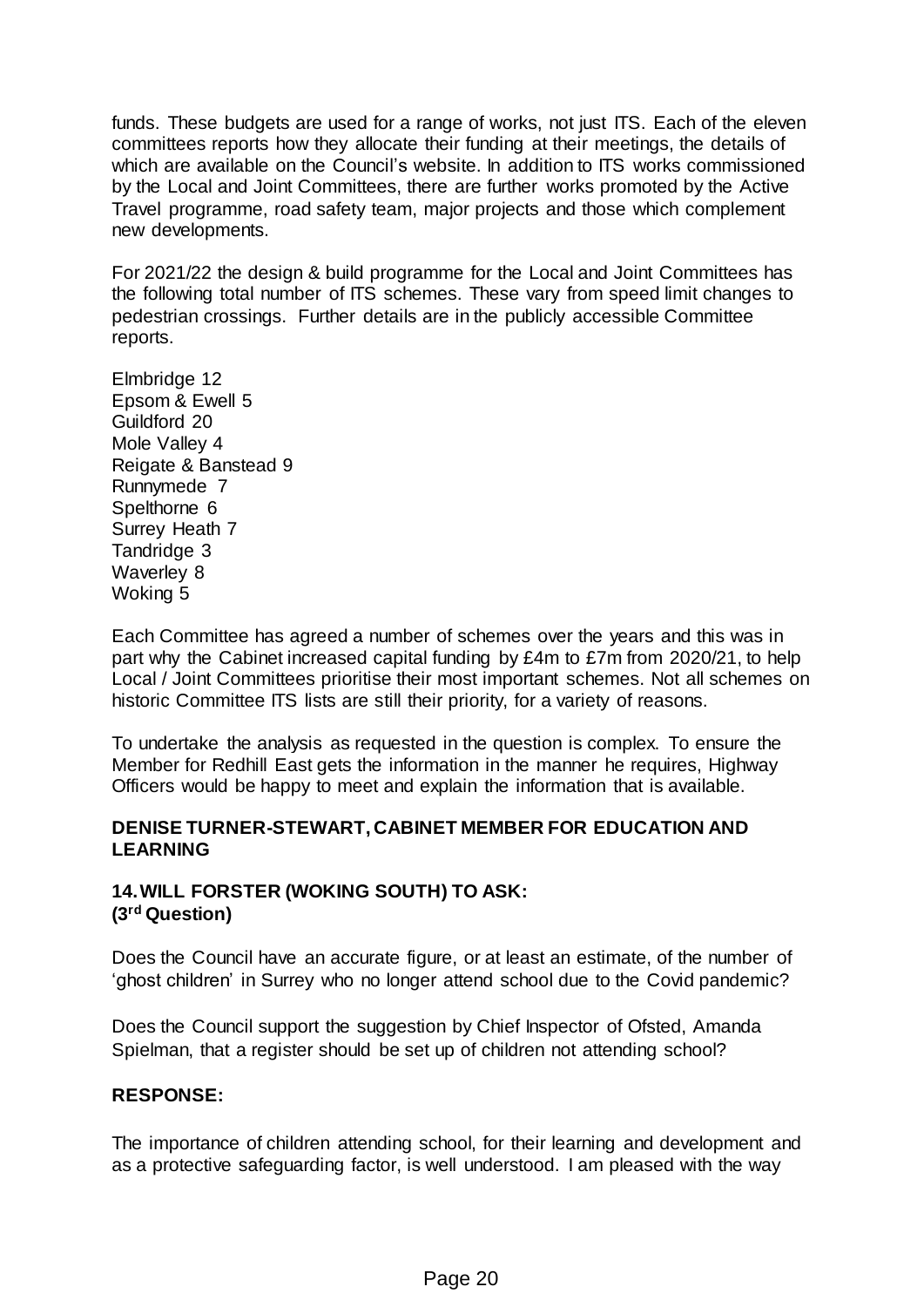that this Council, working with school leaders, health colleagues and the wider Surrey parent community, has supported children - and particularly vulnerable children - to attend school throughout the pandemic. If you have not read it already, I would commend to you an excellent update to the Children, Families, Lifelong Learning and Culture Select Committee in October 2021 on the impacts of Covid-19 on education and how we have responded.

The Council has up to date and accurate information regarding children who are missing education or are being educated otherwise than at school, including electively home educated (EHE) children. Generally, Surrey has a very low number of children who are missing education entirely (those who are not a school roll and are not receiving any education provision); this may be for medical reasons or awaiting a placement in school through Admissions. This figure is usually less than 50 children, which is less than 0.05 % of the school population of 155,000. We have not seen increases in these numbers during the pandemic.

We currently have 1,535 young people who are EHE, this cohort increased during the pandemic although the rate of increase is now slowing. Our team of Inclusion Officers are proactive at working with schools to follow up cases where parents have indicated they wish to EHE and deregister their child from school. Before a child is removed from the school roll, the school and the Inclusion Officer will discuss with parents why they want to take this step and to explain to them their responsibilities as a parent who EHE. We offer parents a comprehensive welcome pack with information and guidance, and follow up with regular monitoring visits at home.

The Council takes seriously its responsibility to ensure young people regularly attend school and we are very aware of the anxiety of parents in relation to Covid-19. The Council has in place a strategy group chaired by the Director of Quality and Performance, which is attended by a wide range of partners including school leaders, parent representative groups, the voluntary sector and public health, which has encouraged attendance and monitored absence. The group commissioned a leaflet to encourage parents to send their children to school during the pandemic. They provided on-line information for parents and young people who were anxious about Covid and school attendance. As a result, school attendance in Surrey during the lockdowns was above the national average.

The Council's response to the Department for Education (DfE) consultation on EHE made it very clear that we support a requirement for children who are electively home educated to be registered with their local authority due to our safeguarding responsibilities. To this end, the Chair of the Surrey Safeguarding Children's Partnership wrote to the Minister for Children and Families to call for the strengthening of checks to ensure parents were accountable for EHE and the requirement for parents to work with the Council.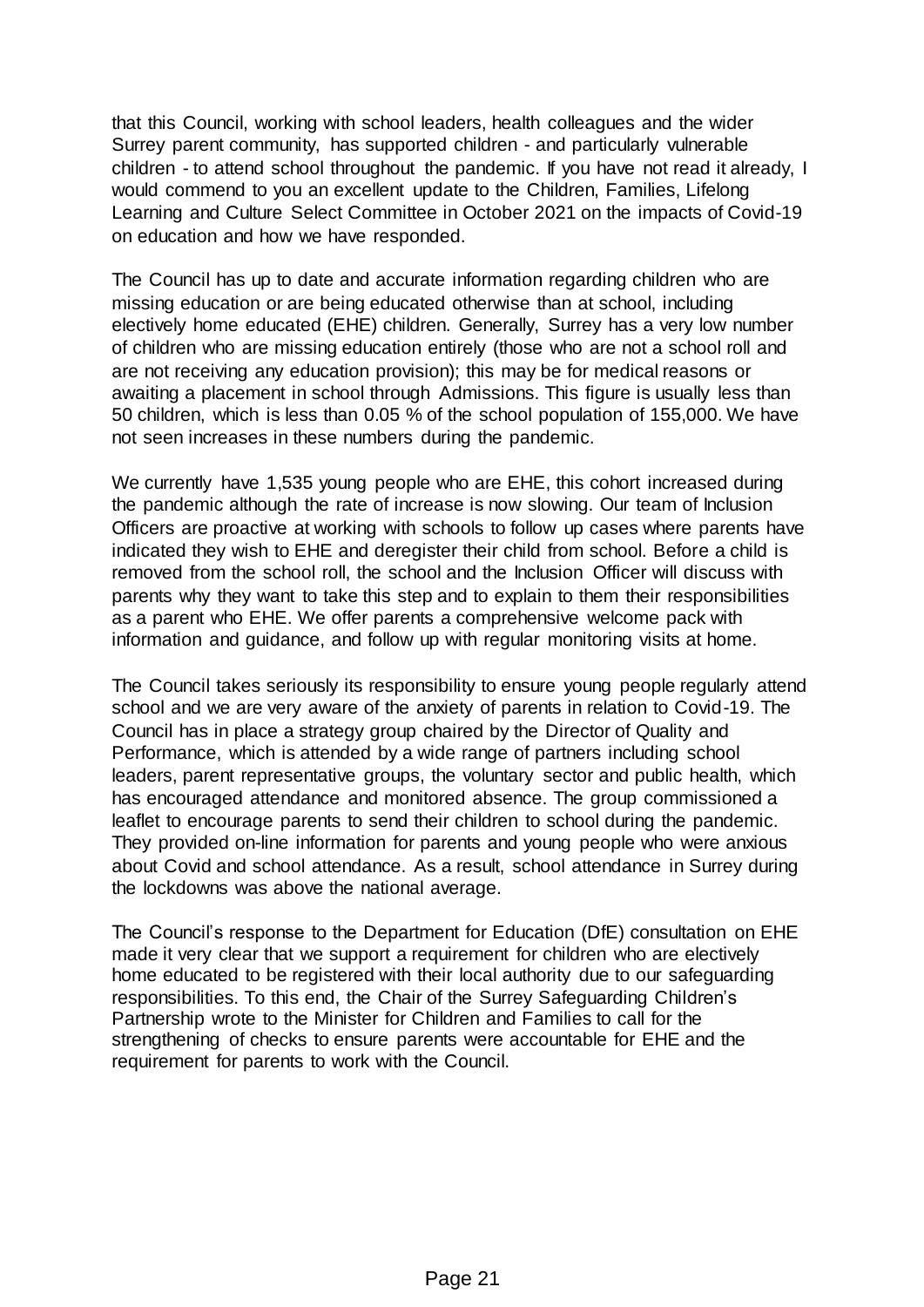# **MATT FURNISS, CABINET MEMBER FOR TRANSPORT AND INFRASTRUCTURE**

### **15.JONATHAN ESSEX (REDHILL EAST) TO ASK: (3rd Question)**

- a) Please can you provide details of the standard for pavement surfacing required as part of the new Highway Contract.
- b) Please can you confirm how individual pavement defects and longer stretches of pavement that are not up to standard are prioritised to ensure safe use of pavements by pedestrians and those on a mobility scooter.

### **RESPONSE:**

- a) All road and pavement surfacing is carried out to national technical specifications, codes of practice and methodology; to confirm, this will be no different in the new Highway Contract. With regards to checking the quality of the work undertaken by the contractor to ensure that those specifications are met, we carry out technical testing by our Materials Laboratory, and will have a robust contractual governance process. This will include "Key Performance Indicators" to measure quality and performance**.**
- b) Our strategy for managing defect hazards is based on asset management best practice, and we adopt a risk-based approach to all activities as recommended in *CIHT's UKRL[G Well-managed Highways Infrastructure: A](https://www.ciht.org.uk/media/11915/well-managed_highway_infrastructure_combined_-_28_october_2016_amended_15_march_2017_.pdf)  [Code of Practice \(Oct 2016\).](https://www.ciht.org.uk/media/11915/well-managed_highway_infrastructure_combined_-_28_october_2016_amended_15_march_2017_.pdf)*

Individual pavement defects such as potholes and trip hazards are repaired throughout the year as they come to our attention and meet our [safety](https://www.surreycc.gov.uk/roads-and-transport/policies-plans-consultations/policies-and-plans/highway-safety-inspections-standards-and-procedures)  [standards](https://www.surreycc.gov.uk/roads-and-transport/policies-plans-consultations/policies-and-plans/highway-safety-inspections-standards-and-procedures). Highway Safety Inspections are carried out at frequencies based on pavement hierarchy taking account of criteria in terms of their usage being in proximity of schools, care homes and other local amenities. Residents can report pavement defects to us either on the ['report it'](https://www9.surreycc.gov.uk/HighwayIssue/whatistheissue.aspx?&code=potcw) tab on our website or by telephoning our contact centre. These reported defects are also checked and prioritised in accordance with the **Safety Defect Matrix** and those that meet the intervention criteria are fixed in accordance with response times.

Longer stretches of pavement are recorded and assessed by the Asset Programme team with proposed schemes being prioritised for inclusion on our highway maintenance investment programme known as [Horizon.](https://www.surreycc.gov.uk/roads-and-transport/roadworks-and-maintenance/horizon-highway-maintenance-investment-programme) Proposed schemes are identified from nationally recognised condition surveys which assess functionality and serviceability. All pavements on the planned maintenance programme are prioritised in accordance with our [cabinet](https://www.surreycc.gov.uk/roads-and-transport/roadworks-and-maintenance/maintenance/how-we-prioritise-road-maintenance)  [approved process.](https://www.surreycc.gov.uk/roads-and-transport/roadworks-and-maintenance/maintenance/how-we-prioritise-road-maintenance) This process takes account of criteria including condition; network priority; risk; value for money and network management.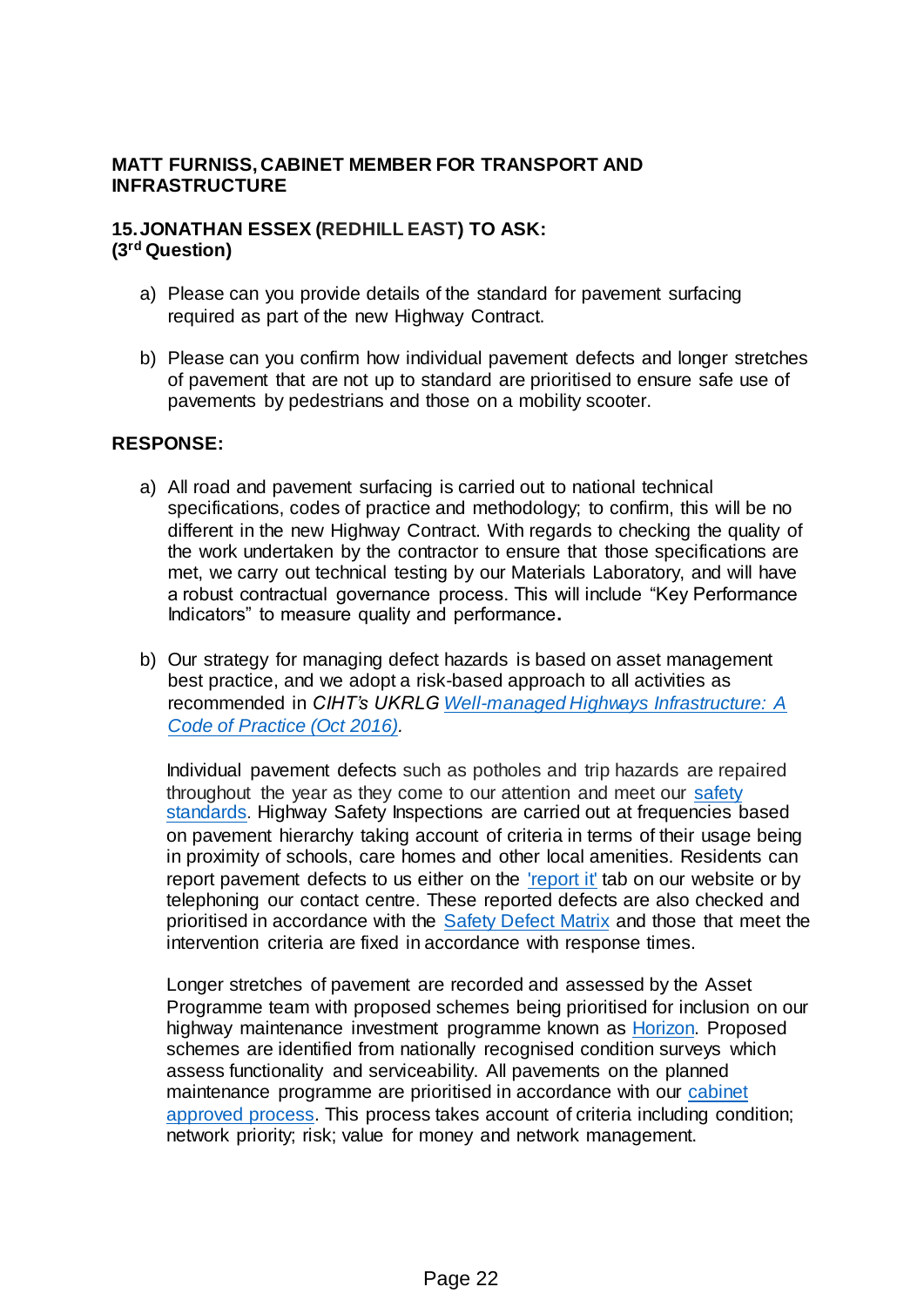Councillors may also use their local allocation budgets to promote maintenance works to address issues on pavements.

# **MATT FURNISS, CABINET MEMBER FOR TRANSPORT AND INFRASTRUCTURE**

# **16.WILL FORSTER (WOKING SOUTH) TO ASK: (4th Question)**

#### Follow up on Schools streets pilot

In October 2020 the Council passed a motion proposed by the Liberal Democrat Group, in which the Council agreed to implement an initial Schools Streets pilot in Bullers Road, Farnham. (Will Forster)

- a) What progress has been made on implementing this pilot scheme?
- b) How many schools in Surrey have now achieved Eco Schools accreditation as part of the Schools Air Quality Programme?
- c) At the time of the motion 104 Surrey schools were registered on Modeshift STARS portal and 41 had an accredited travel plan. What are the current numbers one year on?

# **RESPONSE:**

- a) Members will recall that while the Council has the power to introduce School Streets, outside of London councils do not yet have the power to enforce them. In recent months, the Department for Transport (DfT) have opened an application process for local authorities to apply for the powers to enforce moving traffic offences for the first time - which would include being able to enforce point closures and school streets. Officers are working on Surrey's application for these powers using the process set out by the Department for Transport, and it is expected that this will be submitted this Spring. It is unclear as to how long the DfT will take in approving applications. If successful, the Council will then need to set up a back office to administer the processing of fines.
- b) Currently, there are 58 schools in Surrey with the highest "Green Flag" Eco School award. This means that the Council is in the top 10 local authorities for the number of schools with an award in the UK. In this current academic year, we are working with an additional 10 schools on achieving a Green Flag Status through a dedicated Eco School Engagement officer to assist schools with this process. The Council will also be hosting a schools Eco Summit on 16 and 23 March where teachers can attend presentations and workshops on topics such as transport, waste and energy to help with their Eco Schools awards.

The Air Quality Programme was initially funded by a DEFRA grant in 2018 which helped the council to develop air quality resources for 60 schools. This consisted of an air quality theatre production, classroom workshops and